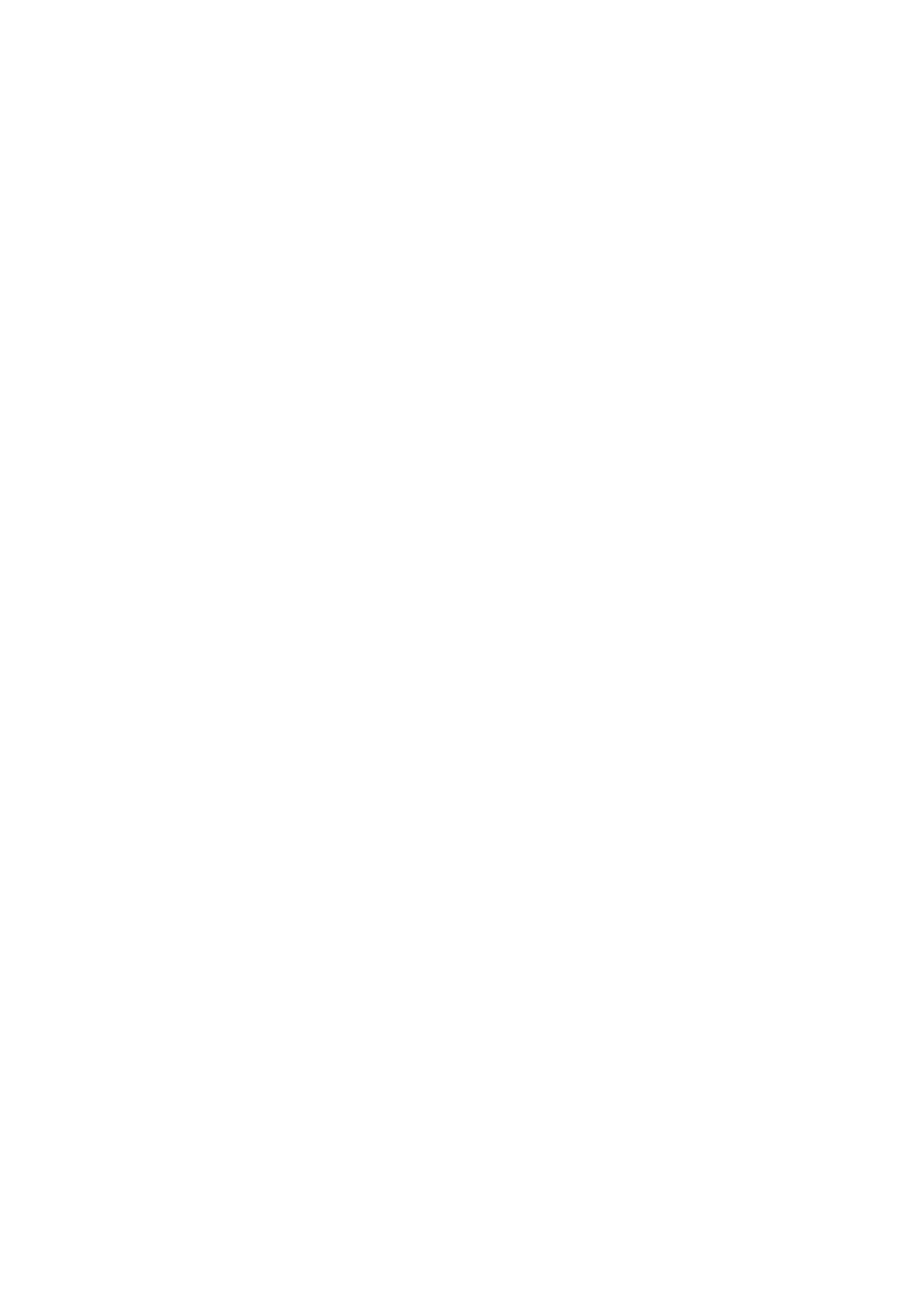

## **AN BILLE UM ÍOC PÁ (LEASÚ) (SÉISÍNÍ AGUS AISCÍ), 2022 PAYMENT OF WAGES (AMENDMENT) (TIPS AND GRATUITIES) BILL 2022**

 $\mathcal{L}=\mathcal{L}$ 

### **EXPLANATORY AND FINANCIAL MEMORANDUM**  $\frac{1}{2}$

 $\mathcal{L}=\mathcal{L}$ 

#### **Purpose of the Bill**

The purpose of this Bill is to:

- (a) provide clarity on the meaning of tips, gratuities and mandatory service charges;
- (b) place tips and gratuities, but not mandatory service charges, outside the scope of a person's contractual wages;
- (c) oblige employers to display prominently their policy on the distribution of tips;
- (d) oblige employers to distribute fairly and in a transparent manner, tips that are received in electronic form i.e. through debit or credit cards;
- (e) otherwise leave the status quo in relation to mandatory service charges forming part of the revenue of a business.

#### **Provisions of the Bill**

*Section 1* provides for definitions used within the Act.

*Section 2* provides for the insertion in the Payment of Wages Act 1991 of new definitions for tips, gratuities and mandatory service charges

*Section 3* provides for the insertion in the Payment of Wages Act 1991 of new sections 4A to 4D.

**4A** relates to the Minister making regulations to prescribe the employers or class of employers to which sections 4B to 4D of the Act will apply. These sections are explained below. It also provides for the Minister to be able to prescribe by regulation an employer or a class of employers, to which sections 4B to 4D do not apply.

**4B** provides for the following matters:

- Employers are required to distribute fairly and in a transparent manner, tips that are received in electronic form i.e. through debit or credit cards.
- Employers may not retain any share of tips or gratuities received by the employer electronically, unless such retention is required or permitted by this Act, or only where he or she regularly performs to a substantial degree the same work performed by some or all of the employees, such amount which is fair and reasonable in the circumstances.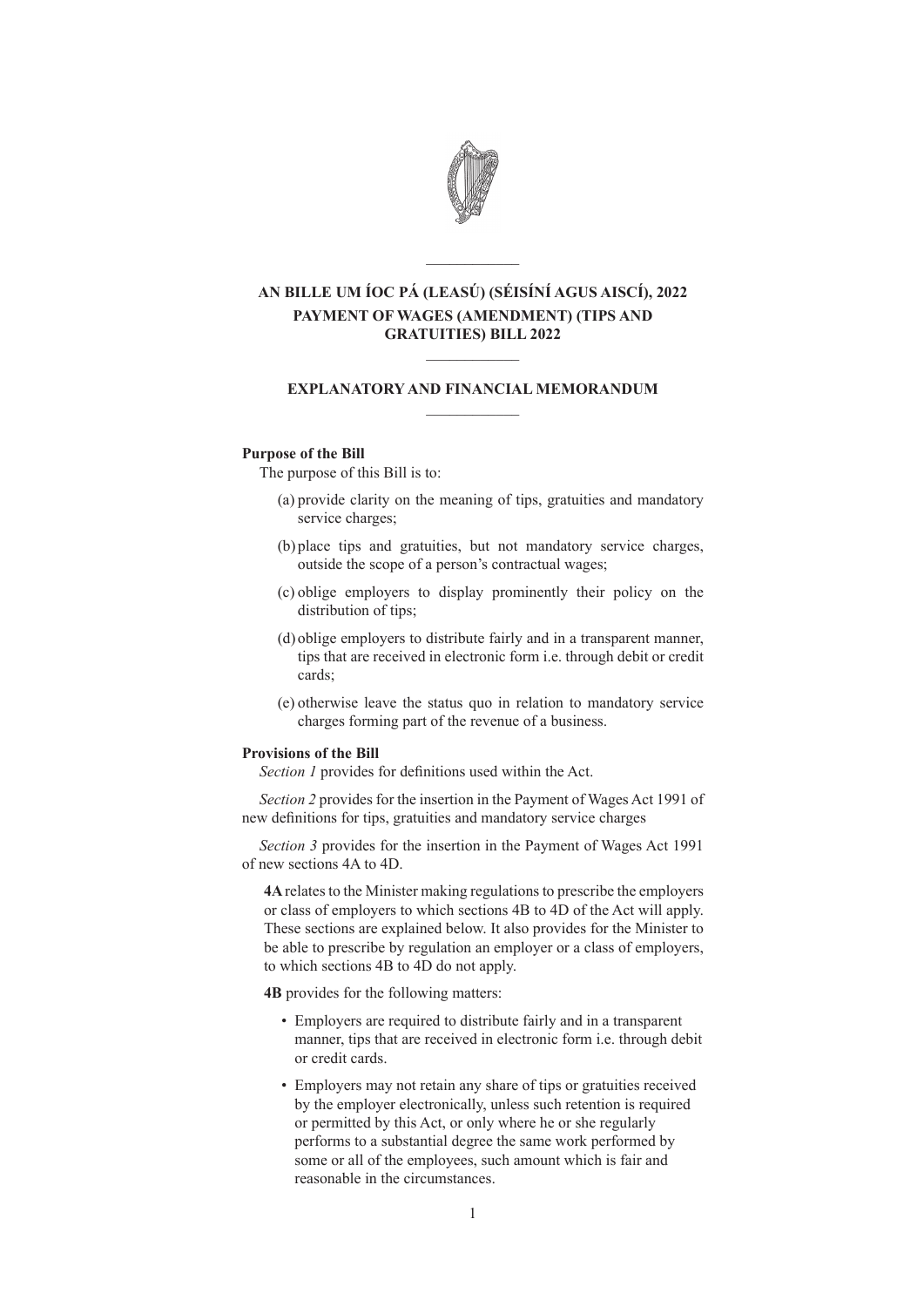- In considering a complaint under Part 4 of the Workplace Relations Act 2015 regarding whether a distribution of tips and gratuities to an employee is fair, an adjudication officer of the Workplace Relations Commission shall have regard to all of the factors or circumstances that he or she considers relevant, including:
	- (a) the seniority or experience of the employee;
	- (b) the value of sales, income or revenue generated for the business by the employee;
	- (c) the proportion or number of hours worked by the employee during the pay period in which the tip or gratuity was made;
	- (d) whether the employee is on a full-time or part-time contract of employment;
	- (e) the role and influence of the employee in providing a service to customers;
	- (f) whether the employee was consulted in relation to the manner of distribution;
	- (g) whether there is an agreement, whether formal or informal, between the employer and the employee providing for the manner in which tips and gratuities are to be distributed.
- To aid transparency in the distribution of tips, an employer must no later than 10 days from the date on which a distribution of tips and gratuities is made, give to an employee a statement in writing specifying the total amount of tips and gratuities distributed by the employer for the period to which the statement relates, and the amount of tips and gratuities distributed to the employee to whom the statement is provided.
- An employer shall, before establishing or making a material change to its policy on the manner in which tips or gratuities will be distributed among employees, or on the way in which mandatory service charges will be treated, consult with those employees.

**4C** provides that an employer cannot make a deduction from an employee's wages in respect of tips or gratuities made to, or left for, an employee, or make a deduction from an employee's tips or other gratuities other than–

- (i) as required by this Act, by any statute or by any instrument made under statute, or
- (ii) to the extent required in order to meet costs directly arising from providing electronic modes of payment for tips.

**4D** provides for an employer to display a 'Tips and Gratuities Notice' stating whether or not tips or gratuities are distributed to and amongst employees, the manner in which they are distributed and the amounts so distributed, and also whether services charges, or any portion of them, are distributed to and amongst employees, and if so, the manner in which they are distributed and the amounts so distributed. The Minister may by regulations prescribe:

- (a) the particulars of the information that shall be contained in a tips and gratuities notice, and any
- (b) further or additional information relating to tips and gratuities or mandatory service charges that shall be contained in a tips and gratuities notice,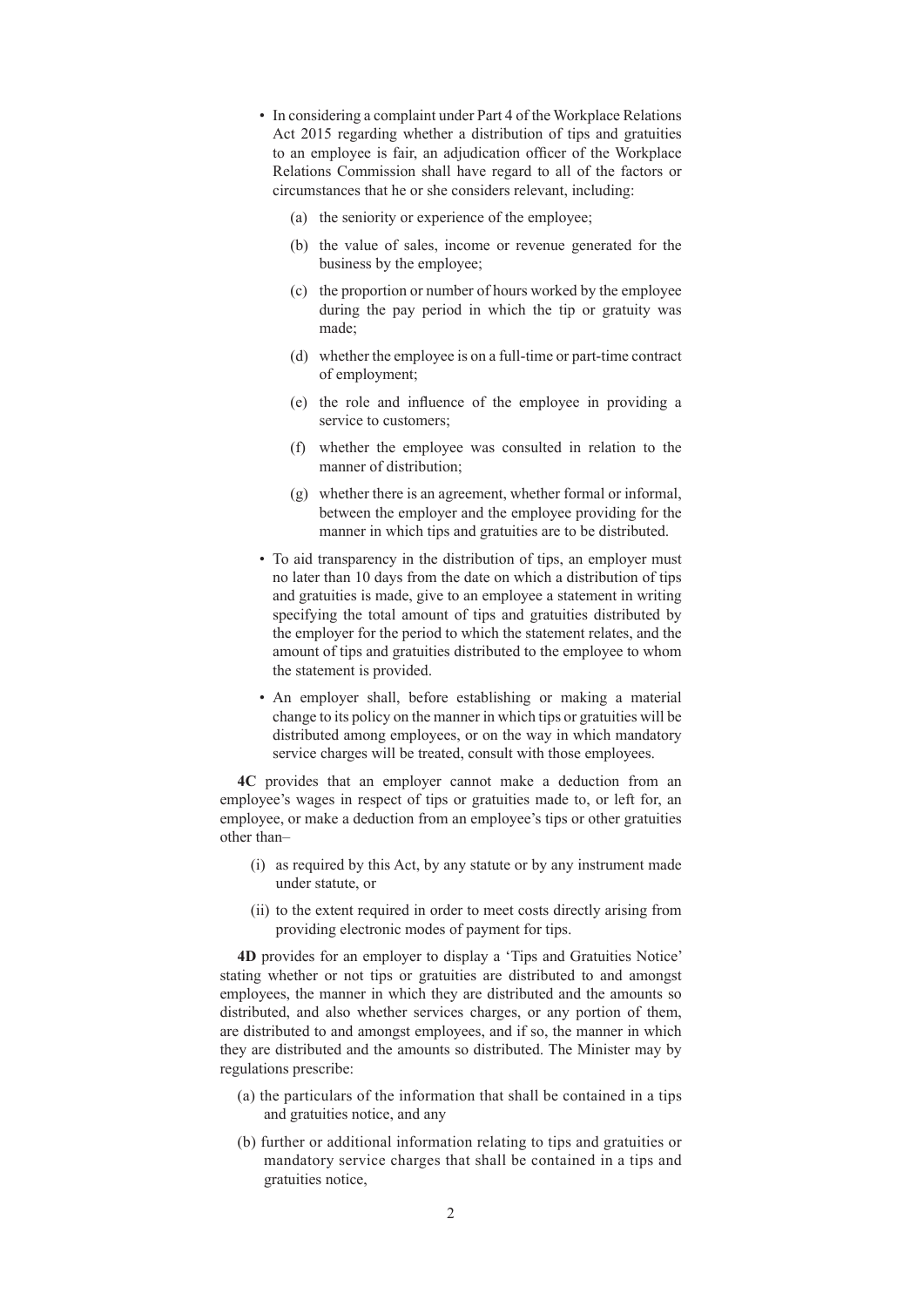(c) the manner in which, or particular locations at which (including on a website or other online digital platform hosted by the employer, or at the place of business at which employees perform their work or service), a tips and gratuities notice shall be displayed.

**4E** provides for prescribed persons (e.g., businesses that contract with platform workers who are not direct employees but whose work typically attracts tips and gratuities) to display a 'Contract Workers Tips and Gratuities Notice' stating whether or not tips or gratuities are distributed to and amongst 'contract workers', the manner in which they are distributed and the amounts so distributed, and also whether services charges, or any portion of them, are distributed to and amongst 'contract workers', and if so, the manner in which they are distributed and the amounts so distributed. The Minister may by regulations prescribe, either generally or in relation to particular persons to whom this section applies–

- (a) the particulars of the information that shall be contained in a tips and gratuities notice, and any
- (b) further or additional information relating to tips and gratuities or mandatory service charges that shall be contained in a tips and gratuities notice,
- (c) the manner in which, or particular locations at which (including on a website or other online digital platform hosted by the employer, or at the place of business at which employees perform their work or service), a tips and gratuities notice shall be displayed.

**"Contract worker"** is defined as a natural person who carries out work other than as an employee, including on a contract for service, for a person to whom this section applies.

*Section 4* provides for amendments to section 6 of the Payment of Wages Act 1991, in subsection (1), by the substitution of "section 4C or section 5" for "section 5". This will provide for an adjudication officer of the Workplace Relations Commission (WRC) to direct an employer to repay any unlawful deduction of tips or gratuities, arising from a complaint being made to the WRC.

*Section 5* provides for amendments to section 3 of the Terms of Employment (Information) Act 1994, in subsection (1A) to add a new subsection  $(g)$ . This means that a statement regarding the employer's policy on the manner in which tips or gratuities and mandatory service charges are treated will become part of the core terms that a new employee is to be furnished with within 5 days of commencing employment.

*Sections 6, 7 and 8* deal with enforcement and compliance issues and provide for the relevant amendments to be made to the Workplace Relations Act 2015. This enables and authorises the Workplace Relations Commission (WRC) to carry out inspections and to take complaints regarding compliance with the new requirements set out in this Act.

*Section 9* relates to the short title, commencement, and collective citation of the Act. This Act may be cited as the Payment of Wages (Amendment) (Tips and Gratuities) Act 2022. The Act shall come into operation on such day or days as the Minister for Enterprise, Trade and Employment may appoint by order or orders either generally or with reference to any particular purpose or provision and different days may be so appointed for different purposes or different provisions.